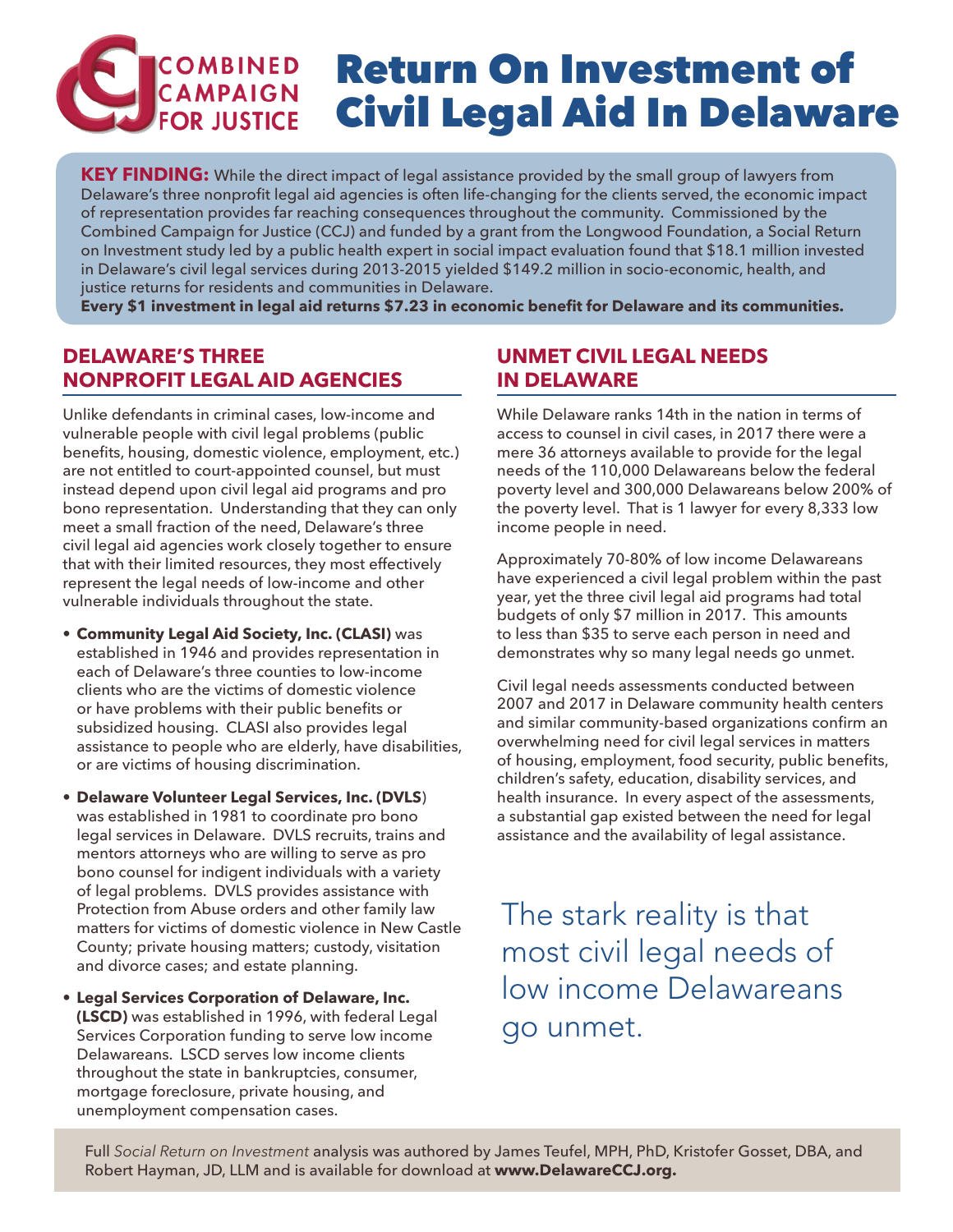### **SOCIAL RETURN ON INVESTMENT OF LEGAL AID**

Social return on investment analysis links social impacts and financial investments. Social returns can be monetized (hard) or non-monetized (soft). They can also be direct (benefiting the funder), or indirect (benefiting people, organizations, or communities beyond the funder). **This study focused primarily on the indirect monetized return on investment of legal aid.** Benefits include (1) inferred economic benefits (income, service, public benefits, averted costs), (2) health impacts of successful civil legal cases, and (3) the efficiency of investing in civil legal aid to access justice.

Delaware's three legal aid agencies had combined funding of \$18.1 million over the three years of 2013- 2015. The study analyzed 4,258 cases that the agencies successfully resolved yielding an economic benefit.

| The overall estimated return from   |               |
|-------------------------------------|---------------|
| that funding was:                   | (in millions) |
| <b>Economic Benefits</b>            | \$90.4        |
| <b>Health Returns</b>               | 141           |
| <b>Legal Aid Efficiency</b>         | 44.7          |
| <b>Total Estimated Social Value</b> | \$149.2       |

The social return on investment in civil legal aid is equal to

```
\frac{\text{benefits-costs}}{\text{costs}} * 100 \text{ or } \frac{149.2 - 18.1}{18.1} * 100 = 723\%
```
**For every dollar invested in civil legal aid in Delaware, there is a \$7.23 economic return for Delaware and its communities.** 

#### **Economic Benefits**

Economic benefits are those returns that financially benefit clients or their communities. Economic benefits were primarily driven by successful outcomes in the following types of cases:

| <b>Category of</b><br><b>Case</b> | <b>Types of Cases</b>                                                                                                                                                                    | <b>Economic Benefits</b>                                                                                                                                                            | 2013-2015<br><b>Successful</b><br><b>Outcomes</b> |
|-----------------------------------|------------------------------------------------------------------------------------------------------------------------------------------------------------------------------------------|-------------------------------------------------------------------------------------------------------------------------------------------------------------------------------------|---------------------------------------------------|
| Consumer Law                      | Bankruptcy/debt relief; collections, repossession,<br>garnishment; contract and warranties, credit access,<br>public utilities                                                           | Relieved debt to clients                                                                                                                                                            | 421                                               |
| <b>Education Law</b>              | Promoting individualized education programs and<br>disability services                                                                                                                   | Value of services to students                                                                                                                                                       | 58                                                |
| <b>Employment Law</b>             | Discrimination or fair labor standards                                                                                                                                                   | Value of employment<br>discrimination cases based on<br>minimum wage assumption                                                                                                     | 22                                                |
| Family Law                        | Child custody, divorce, adult guardianship, parental<br>rights termination, domestic violence                                                                                            | Increased personal income and<br>employment                                                                                                                                         | 1,026                                             |
| <b>Health Law</b>                 | Medicaid, Medicare, Child Health Insurance Program,<br>home and community-based care, long term health care<br>facilities                                                                | Obtaining or keeping Medicaid,<br>Medicare, CHIP or other health<br>benefits                                                                                                        | 432                                               |
| <b>Housing Law</b>                | Federally subsidized housing, private landlord/<br>tenant, public housing, manufactured homes, housing<br>discrimination, mortgage foreclosures, mortgage<br>predatory lending/practices | Averting costs associated with<br>homelessness, maintaining<br>subsidized housing payments,<br>income maintenance, increased<br>community value and avoided<br>adverse health costs | 956                                               |
| Immigration Law                   | Visas for victims of violence, sexual assault, human<br>trafficking, and dependent and neglected children.                                                                               | Income and benefits<br>improvements due to legal<br>status improvements                                                                                                             | 267                                               |
| <b>Public Benefits</b><br>Law     | TANF, Social Security, food stamps, SSDI, SSI,<br>unemployment compensation, veterans' benefits                                                                                          | Direct economic impact on<br>client, plus multiplicative value<br>of external investments in local<br>economies                                                                     | 240                                               |
| End of Life Law                   | Power of attorney and advanced directive cases                                                                                                                                           | Positively resolved but no<br>assumed economic benefits                                                                                                                             | 706                                               |
| <b>Other Cases</b>                | Improved access to justice but no assumed economic<br>benefits                                                                                                                           |                                                                                                                                                                                     | 130                                               |
| <b>Total Successful Outcomes</b>  |                                                                                                                                                                                          |                                                                                                                                                                                     | 4,258                                             |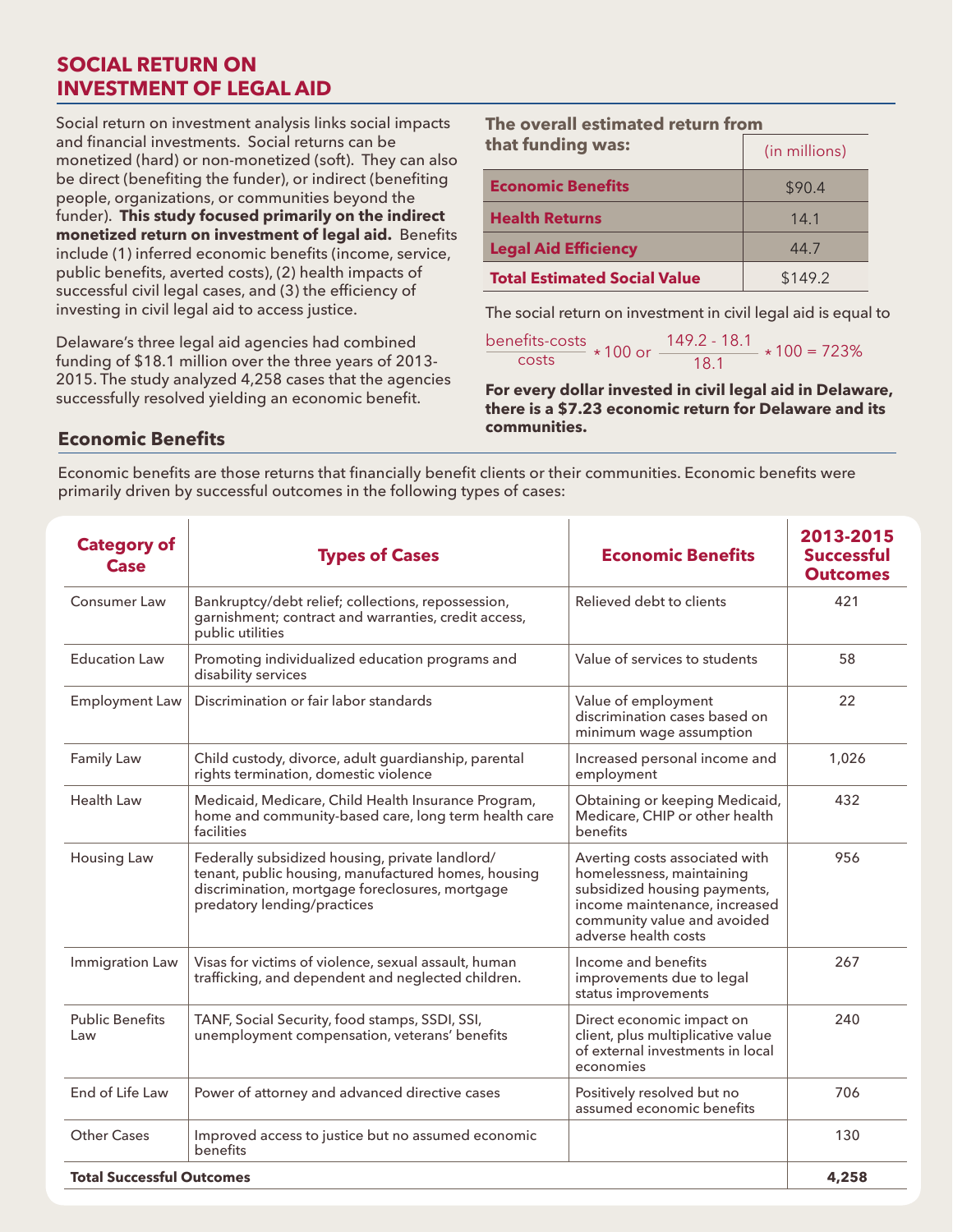#### **2013 -2015 Economic Benefits: \$90.4 Million**



### **Health Improvement Effect**

The types of cases handled by legal aid attorneys impact determinants of health that are linked to 65% of population health in the United States. Public health experts have found that social determinants of health are the best predictors of health – including whether they have access to adequate food, shelter, income, education, social support, health insurance and are free from domestic violence. This report estimated the client health effect of housing, income, nutrition, health insurance, education, employment, living conditions, social support, and safety. Unresolved legal issues have a significant effect on an individual's stress level and health. Recent research strongly suggests that improvements in the social safety net would improve the life expectancy and reduce the gap between the United States and comparable countries (the U.S. ranks 43rd which is significantly lower than other high-income countries). This research supports the conclusion that many of the difficulties that impact low income individuals' health, and even life expectancy, stem from problems that can be remedied through legal representation. Using assumptions regarding the value of one year of human health, the overall health improvement effect for 2013-2015 was estimated at \$14.1 million.

### **The Efficiency of Legal Aid Representation**

Accessing civil justice via legal aid representation is efficient. Private sector attorney representation typically costs three times as much as the provision of service through legal aid. The efficiency savings of investing in legal aid to access civil justice in Delaware during 2013- 2015 was \$44.7 million.

# **COST SAVINGS**

Not only does civil legal aid inject dollars directly into the Delaware economy -- for every dollar invested in civil legal aid, a dollar in federal money is brought into Delaware -- it also saves money for the government, businesses, and other nonprofits. Studies have shown that in housing and domestic violence cases in particular, avoiding the cost of temporary housing can lead to significant savings. Savings are also realized by keeping children in school when attendance would have otherwise been interrupted by homelessness or domestic abuse. Additionally, the recipients of legal aid experience a multitude of positive personal impacts that benefit both themselves and their extended Delaware communities.

### **CIVIL LEGAL AID EASES THE BURDEN ON DELAWARE'S COURTS**

Civil legal aid helps ease the burden on Delaware's court system by reducing the number of self-represented litigants. Our legal system that is based upon the adversarial model of justice indisputably functions best when both sides have representation. Moreover, numerous national and local studies demonstrate that having representation is outcome determinative in housing and domestic violence cases.

# **LEVERAGING PRO BONO WORK OF PRIVATE ATTORNEYS**

DVLS plays a critical role in providing efficient and meaningful pro bono services. The number of volunteer hours of legal services provided by attorneys in Delaware further enhances the return on Delaware's investment in civil legal services. These pro bono services would be less available and less efficient if not for the operations of DVLS. DVLS provides the necessary infrastructure, including attorney recruitment, training and recognition, client screening, administrative support, technical assistance, and follow-up services for clients and pro bono volunteers. 540 Delaware attorneys provided well over 2,500 hours in pro bono services on civil legal aid cases that were opened and closed in 2016. The majority of these hours were spent on Protection from Abuse cases in Family Court.